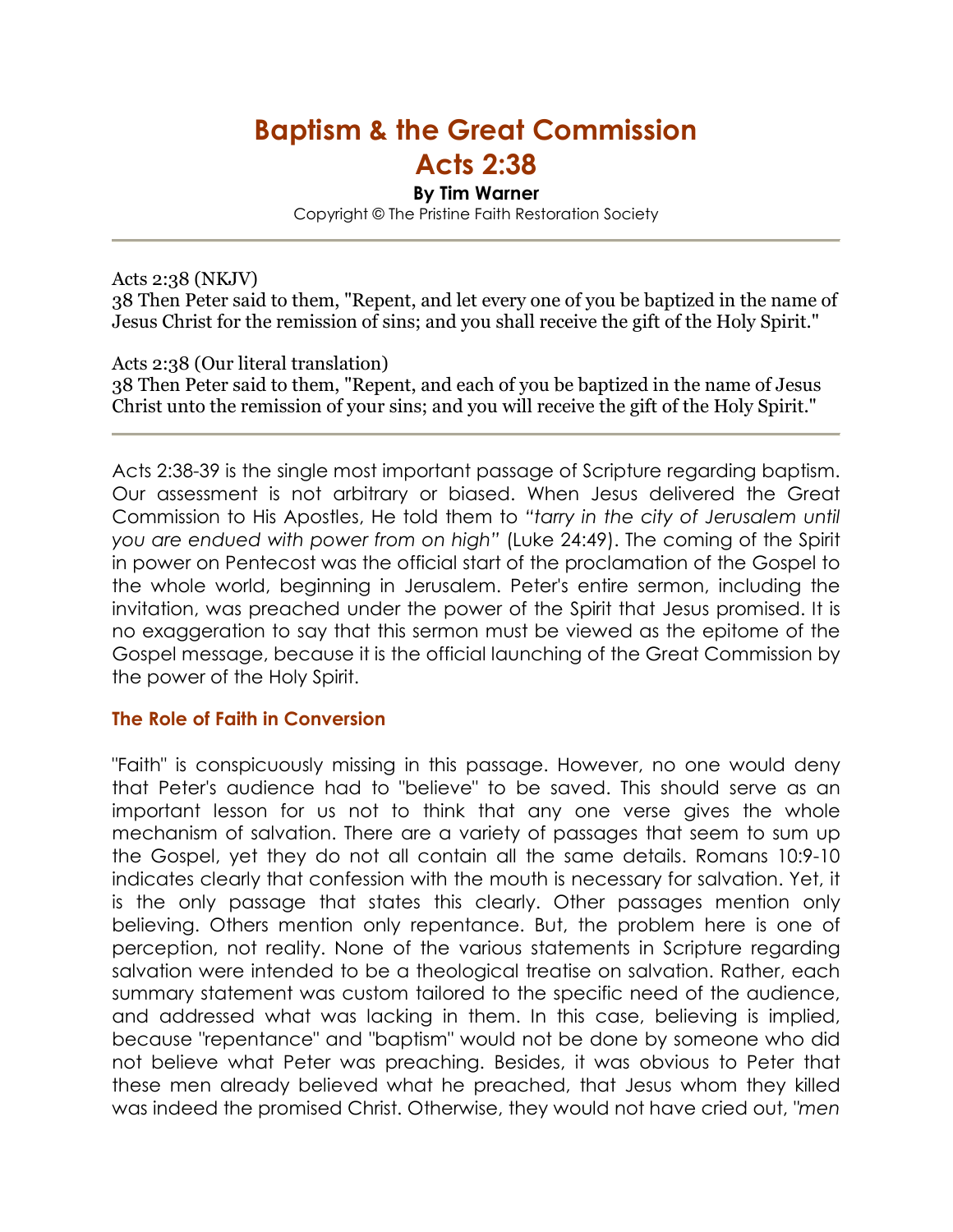*and brethren, what shall we do?"* Now that they had believed Peter's Gospel message, they wanted to know how they could be delivered from the guilt of sin. Peter did not tell them that their sins were already forgiven them the moment they had believed. He told them what they must do to find remission of sins, particularly the sin of crucifying the Messiah. Faith is not mentioned in this passage because it is obvious they already believed the Gospel message Peter preached.

#### Baptism in Jesus' Name

Many suppose that being baptized in Jesus' name means that the baptizer must pronounce the name of Jesus over the one being baptized. But, that is not the usual meaning of the phrase *"in the name of"* in Scripture. To do something *"in the name of"* another usually means in the *place* of another, or by the *authority* of another (cf. Matt. 10:41-42, Matt. 21:9, Acts 4:18, Acts 9:27). Consequently, to be baptized *"in the name of Jesus Christ"* means to be baptized with the baptism Jesus Christ commanded the Apostles to preach and practice on His behalf. There are no examples in Scripture of a particular formula being spoken over someone being baptized; only that it was done by the authority of Jesus Christ. The idea of baptism *"in the name of Jesus Christ"* is that the person baptizing stands in the place of Christ Himself, and acts on His behalf and by His authority. Consequently, it is as though the subject is being baptized by Christ Himself. Remember, John said that *Jesus* would baptize in the Holy Spirit (Mark 1:8). That is, Jesus Himself is the one performing the baptism. A human stands in Jesus' place and submerges the recipient in the water, while simultaneously Jesus baptizes them in the Holy Spirit. That another acting on Jesus' behalf in baptism is equivalent to Christ Himself baptizing is clearly seen in the language of Scripture. *"Therefore, when the Lord knew that the Pharisees had heard that Jesus made and baptized more disciples than John (though Jesus Himself did not baptize, but His disciples)"* (John 4:1-2). Jesus practiced baptizing by proxy using His disciples from the very beginning. So, when He commanded the Apostles in the Great Commission to make disciples of all nations, *"baptizing them in the name of the Father, the Son, and the Holy Spirit,"* there is every reason to think the Apostles understood this as a continuation of baptizing by proxy, but in Jesus' absence.

There is no contradiction between this passage and the Great Commission in Matthew 28, where the Trinitarian statement appears. The Trinitarian statement is the natural continuation of the previous statement: *"And Jesus came and spoke to them, saying, "*All authority has been given to Me in heaven and on earth*. Go therefore and make disciples of all the nations, baptizing them in the name of* the Father and of the Son and of the Holy Spirit*,"* (Matt. 28:18-19). Because Jesus was sent by the Father, He carried the authority to speak on behalf of the entire Trinity. And since Jesus authorized the Apostles to baptize in His absence, they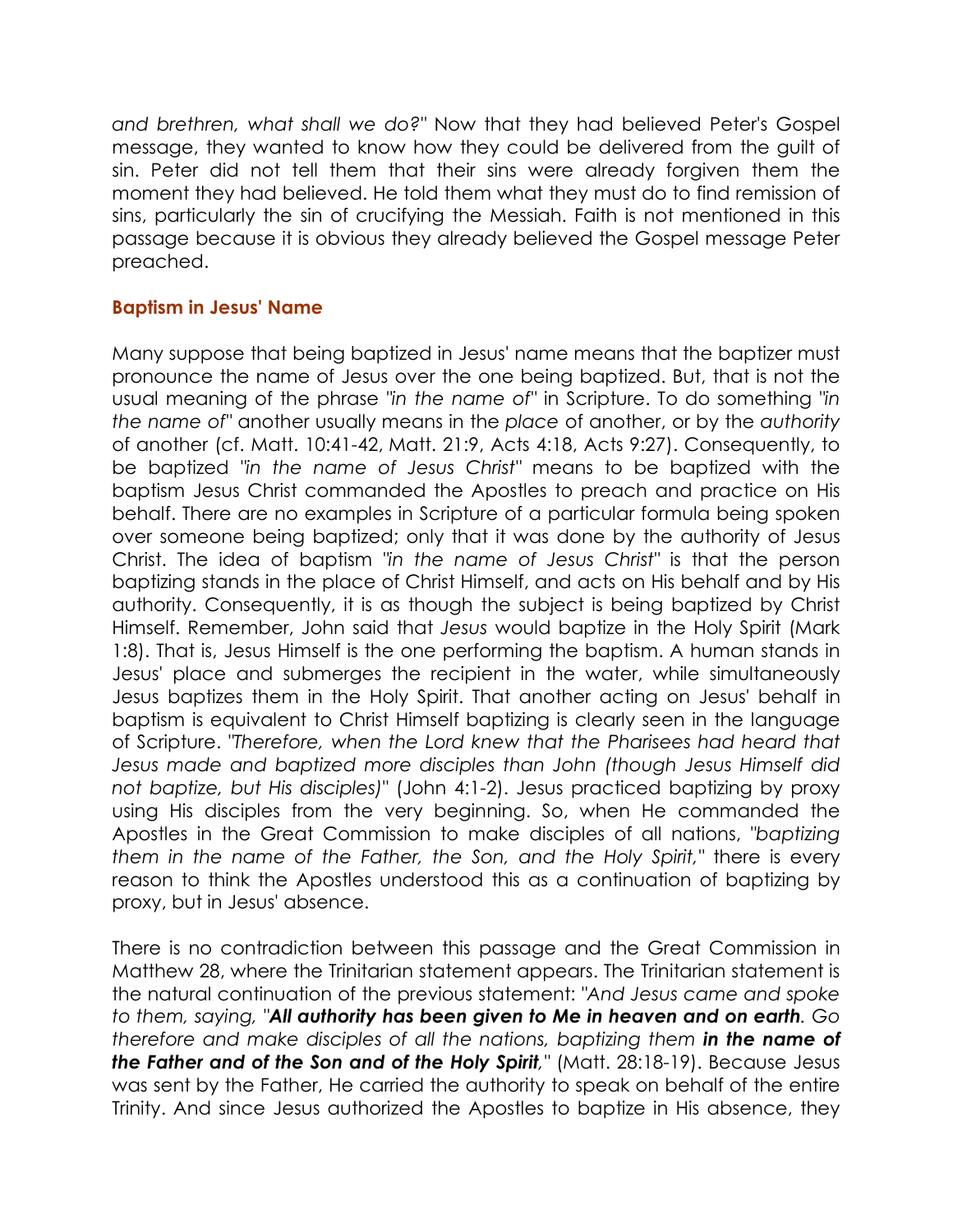were necessarily baptizing *"in the name of"* the entire Trinity. Consequently, to be baptized in the name of Jesus Christ is the same as being baptized in the name of the Father, the Son, and the Holy Spirit, because the authority of the Trinity was passed to Jesus, who then passed it to His Apostles regarding baptism. What is important here is not the words spoken by the one baptizing, but the confession of the one being baptized (Rom. 10:9-10).

#### Baptism for the Remission of Sins

The text of Peter's sermon states plainly that baptism is "*for the remission of sins."* The Greek word translated "for" is the preposition, "εις." It is extremely common in the New Testament, appearing some 1774 times.



"Εις" is a preposition that implies *progression.* It is most often translated "into" or "unto" in the KJV. The general sense is progression to a point reached. The inherent forward progress is always present when used with an action verb. The progressive force of "εις" is sometimes even apparent with state of being

verbs — which do not themselves imply progress (cf. Rom. 1:16). The meaning of the preposition "εις" is illustrated by the diagram to the left. The arrow represents the progression, and the circle represents the destination. In the prepositional phrase, the circle is the object of the clause. The verb describes the kind of action; "εις" indicates the progress of the action to the object; the object indicates the point of destination or result.

The best way to understand the significance of this preposition is to examine the prepositional phrases in several other passages. "Εις" is used in many ways, but always implying progression to a point reached. It is frequently used of arrival at a specific destination. *"Wise men from the East came to* [εις] *Jerusalem"* (Matt. 2:2). "Εις" is also frequently found in passages that refer to the results of salvation. The typical sense is something named leads to [εις] salvation. Below we have listed several examples from the book of Romans, all related to the benefits of salvation, as in Acts 2:38.

### *Rom 1:16 KJV*

*16 For I am not ashamed of the gospel of Christ: for it is the power of God*  unto [εις] salvation *[result] to every one that believeth; to the Jew first, and also to the Greek.* 

*"It is the power of God unto salvation"* means the power of God directly leads to salvation.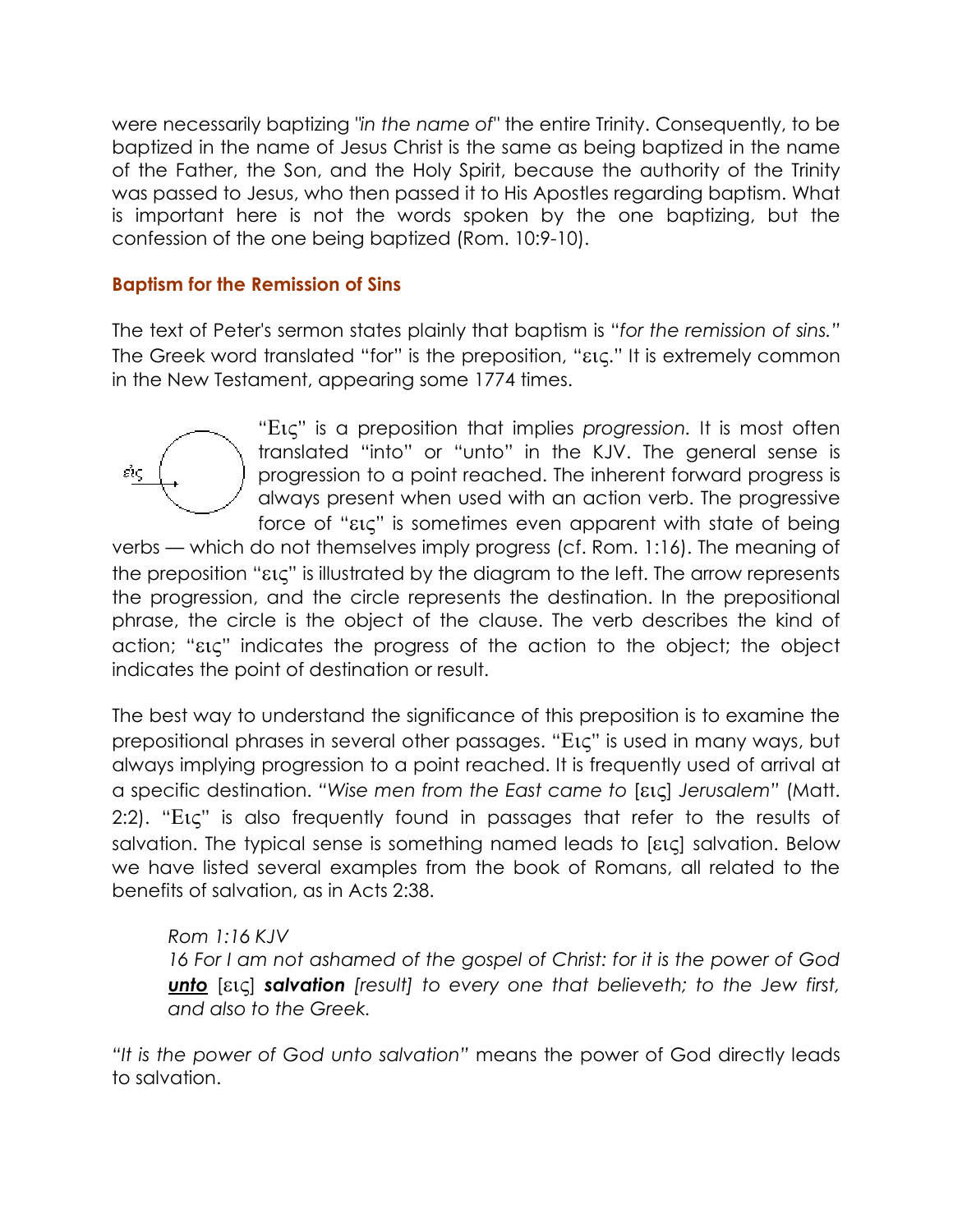#### *Rom 5:16 KJV*

*16 And not as it was by one that sinned, so is the gift: for the judgment was by one* to [εις] condemnation *[result], but the free gift is of many offenses*  unto [εις] justification *[result].* 

*"The judgment was by one to condemnation"* means that judgment leads to condemnation. "*The free gift is of many offenses unto justification"* means the gift leads to justification.

*Rom 5:18 KJV*  18 Therefore as by the offense of one judgment came upon all men **to** [εις] condemnation *[result]; even so by the righteousness of one the free gift came upon all men* unto [εις] justification *[result] of life.* 

 *"Judgment came upon all men to condemnation"* means that judgment leads to condemnation. "*Even so by the righteousness of one the free gift came upon all men unto justification of life"* means that Christ's righteousness leads to justification.

#### *Rom 5:21 KJV*

*21 That as sin hath reigned* unto [εις] death *[result], even so might grace reign through righteousness* unto [εις] eternal life *[result] by Jesus Christ our Lord.* 

*"Sin hath reigned unto death"* means that sin leads to death. *"Grace reign through righteousness unto eternal life"* means that grace leads to eternal life.

#### *Rom 6:16 KJV*

*16 Know ye not, that to whom ye yield yourselves servants to obey, his servants ye are to whom ye obey; whether of sin* unto [εις] death *[result], or of obedience* unto [εις] righteousness *[result]?* 

*"Sin unto death"* means sin leads to death. *"Obedience unto righteousness"*  means obedience leads to righteousness.

#### *Rom 6:19 KJV*

*19 I speak after the manner of men because of the infirmity of your flesh: for as ye have yielded your members servants to uncleanness and to iniquity* unto [εις] iniquity *[result]; even so now yield your members servants to righteousness* unto [εις] holiness *[result].*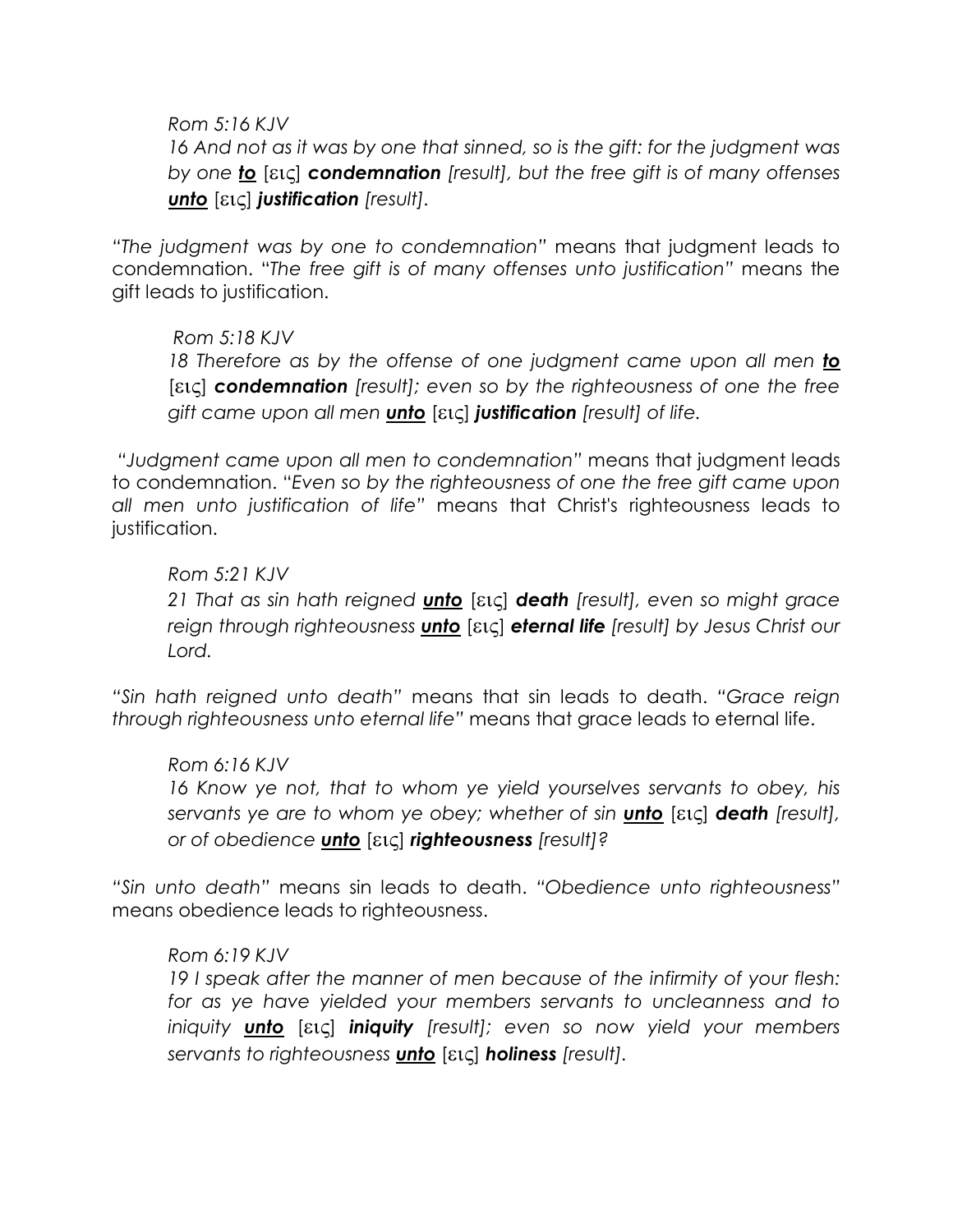*"Iniquity unto iniquity"* means that "iniquity" leads to more "iniquity." *"Righteousness unto holiness"* means that righteousness leads to holiness.

*Rom 6:22 KJV 22 But now being made free from sin, and become servants to God, ye have your fruit* unto [εις] holiness *[result], and the end everlasting life.* 

*"Fruit unto holiness"* means that bearing fruit leads to holiness.

*Rom 7:10 KJV 10 And the commandment, which was ordained* to [εις] life *[result], I found to be* unto [εις] death *[result].* 

*"Ordained to like"* means the commandment was intended to lead to "life." That it was "unto death" means that in Paul, because of his inability to keep the Law, it lead to "death" for him because it condemned him who could not keep the Law.

### *Rom 10:10*

*10 For with the heart man believeth* unto [εις] righteousness *[result]; and with the mouth confession is made* unto [εις] salvation *[result].* 

*"Man believeth unto righteousness"* means that belief leads to righteousness. "*Confession is made unto salvation"* means that confession leads to salvation.

These are just a few of many examples which illustrate clearly that the preposition "εις" indicates progression to a point. In Acts 2:38, "*repent and be baptized ... for* [εις] *the remission of your sins"* plainly means that repentance and baptism lead to, or result in, the "remission of sins."

Those who teach that baptism is not directly linked to the second birth claim that "εις" does not always imply progression, but can simply mean "because of," referring back to a former "remission of sins." Some Greek Grammars written by Evangelicals typically include a "causal" (because of) meaning for "εις," and use Acts 2:38 as an example. The sense would be; "*repent and be baptized ...* because of *the forgivness of sins."* The Baptist Greek grammarian's, A. T. Robertson, comments regarding "eiV" are typical of this point of view.

*"But then another usage exists which is just as good Greek .... It is seen in Mat 10:41 in three examples, 'eiV onoma prophetou, dikaiou, mathetou' where it cannot be purpose or aim, but rather the basis or ground, on the basis of the name of prophet, righteous man, disciple, because one is,*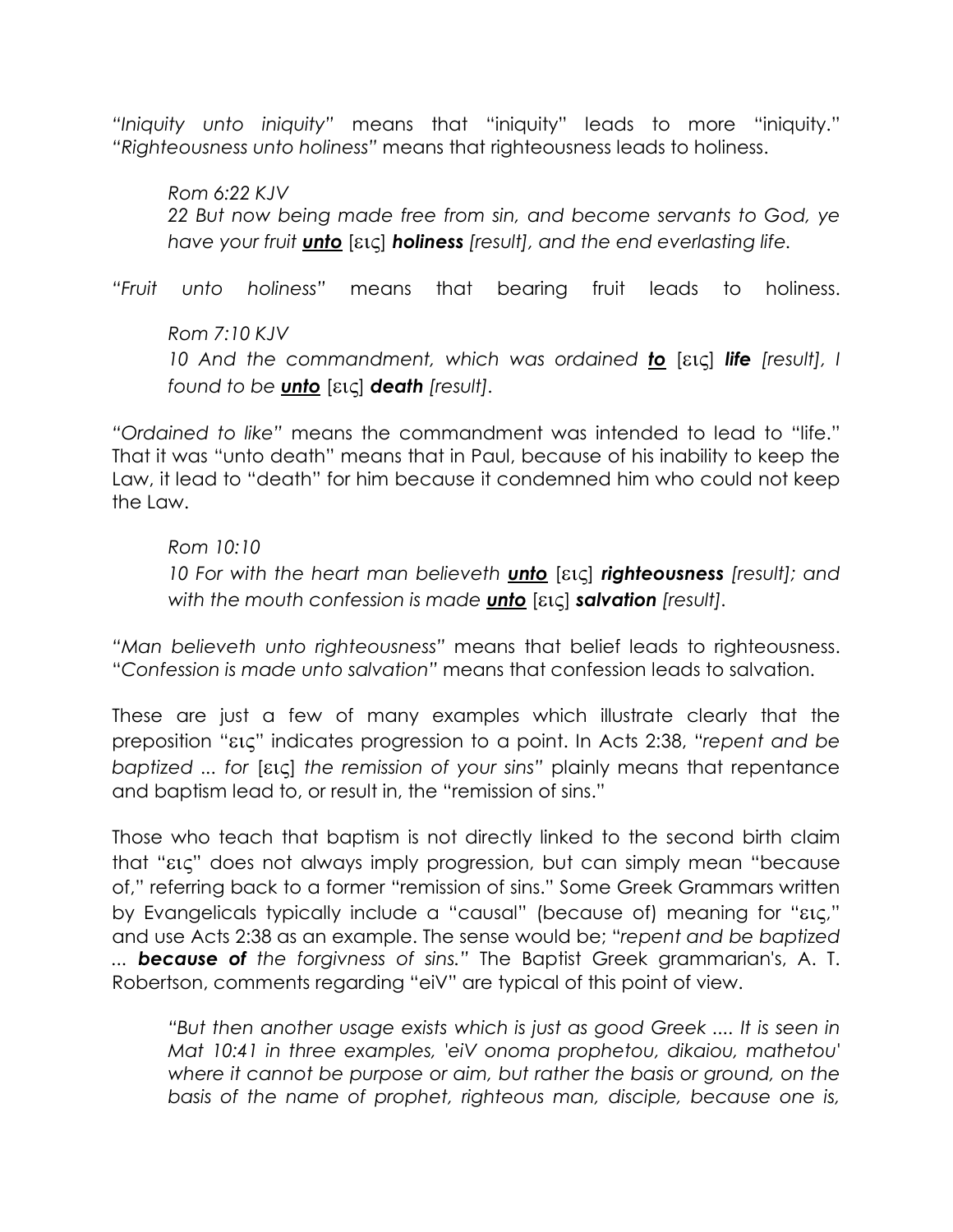*etc. It is seen again in Mat 12:41 about the preaching of Jonah (eiV to kerugma Iona). They repented because of (or at) the preaching of Jonah. The illustrations of both usages are numerous in the N.T. and the Koiné generally (Robertson, Grammar, p. 592). One will decide the use here according as he believes that baptism is essential to the remission of sins or not. My view is decidedly against the idea that Peter, Paul, or any one in the New Testament taught baptism as essential to the remission of sins or the means of securing such remission. So I understand Peter to be urging baptism on each of them who had already turned (repented) and for it to be done in the name of Jesus Christ on the basis of the forgiveness of sins which they had already received."*<sup>1</sup>

Robertson alleged that "εις" commonly means "because of" in the New Testament. But he gave only two examples. Our contention is that "εις" NEVER means "because of." Robertson has misinterpreted the passages he uses for his examples. Of the 1774 occurrences of this preposition in the New Testament, not a single example has been proven to have such a meaning. Let's examine Robertson's two alleged examples in context.

#### *Matt 12:41*

*41 "The men of Nineveh will rise up in the judgment with this generation and condemn it, because they repented* at [εις] *the preaching of Jonah; and indeed a greater than Jonah is here.* 

There are two possible interpretations of the English clause, *"repented at the preaching of Jonah."* 

1. Robertson's understanding, that the people of Nineveh repented *because of* Jonah's preaching.

2. That the people of Nineveh repented *UNTO* (towards) the preaching (message) of Jonah.

The difference between these two interpretations of the English translation is based on whether the word "preaching" refers to the *act* of preaching or the *message* preached. Robertson's view implies that "preaching" refers to the action of preaching. Our view demands that the word, "preaching," refers only to the *content of the message*. That is, the people of Nineveh repented (changed course) unto, or into conformity with, the content of Jonah's preaching.

"The preaching" is an articular noun, not a verb or even a participle. The misunderstanding here appears to be the result of translating the Greek articular noun (to kerugma) as an English participle (preaching). This is at best misleading.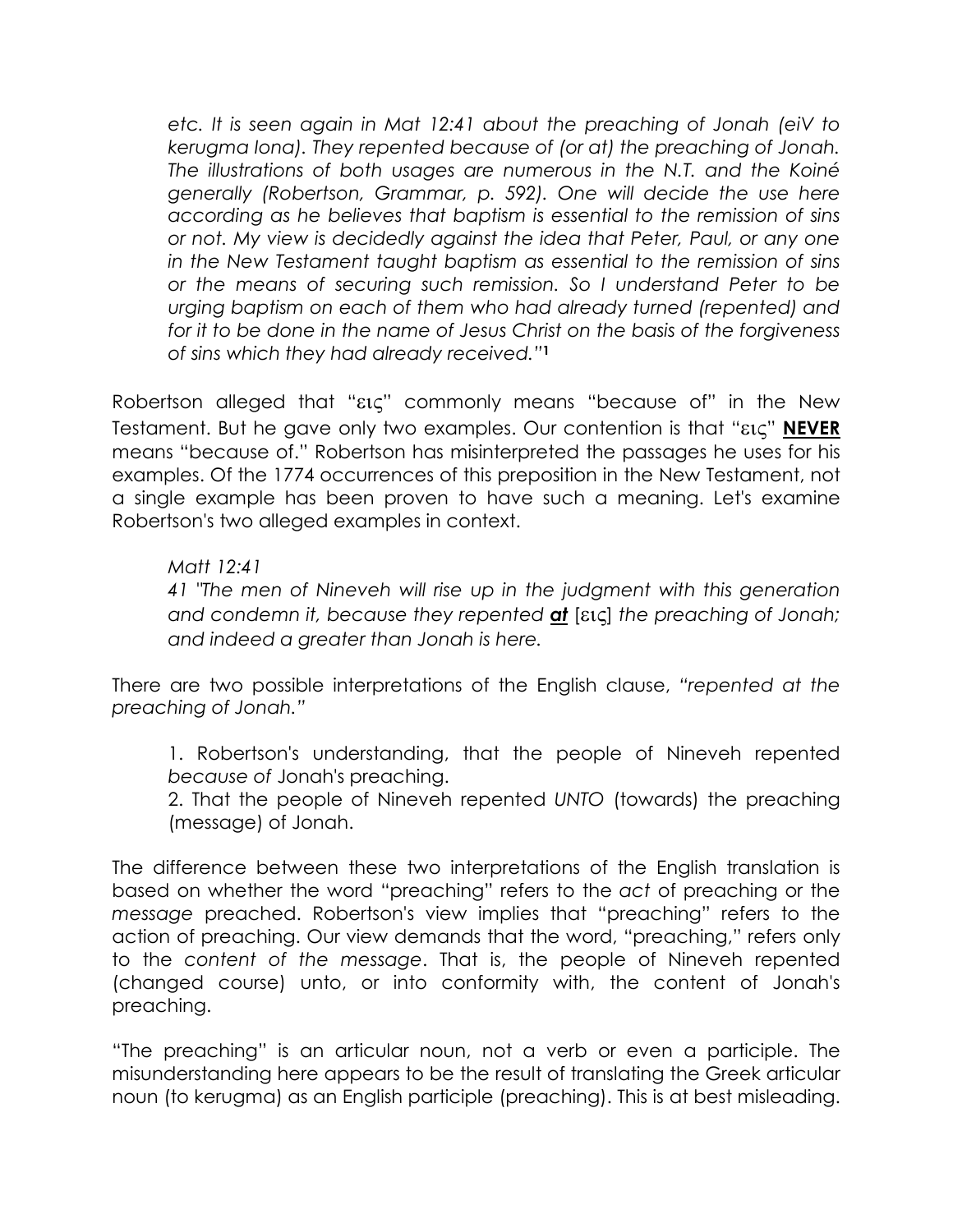It is better translated, "the message," with the Greek articular noun translated as an English articular noun. Furthermore, it seems obvious that Jesus was referring to Jonah 3:2. "*Arise, go unto Nineveh, that great city, and* preach *unto it* the preaching *that I bid thee"* (LXX). The Greek translation of the Old Testament (LXX) uses precisely the same articular noun in Jonah 3:2 — "the preaching" that we find in Matt. 12:41. In the clause, *"preach unto it the preaching,"* it is clear that "preach" is the verb and "the preaching" is the content of the message. "*The preaching that I bid thee"* obviously refers to the specific message God commanded Jonah to preach. This is best translated, *"preach unto it the message that I bid thee."* Therefore, Jesus meant that the Ninevehites *"repented unto the message"* that Jonah preached in accordance with what God commanded him. The people of Nineveh repented "εις" (unto) the *content* of Jonah's message, the very words of God. So, the question is this: Did the Ninevehites repent "because of" the content of the message? Or did they repent "unto" (into conformity with) the content of Jonah's message? Either could be true because both make perfect sense. The common usage of "εις" (progression {here repentance} to a point) is perfectly compatible with this verse, and in fact makes more sense because it indicates *the direction of the change of course* implied in the word "repent." Therefore, Matt. 12:41 cannot be proof that "εις" means "because of." There is no reason to suspect that "εις" is not used here in its normal sense of progression to a point.

The second example Robertson cites is Matt. 10:41. Let's look at this verse in context.

#### *Matt 10:40-42*

*40 "He who receives you receives Me, and he who receives Me receives Him who sent Me.* 

*41 "He who receives a prophet* in [εις] *the name of a prophet shall receive a prophet's reward. And he who receives a righteous man in [εις] the name of a righteous man shall receive a righteous man's reward."* 

42 "And whoever gives one of these little ones only a cup of cold water in [εις] *the name of a disciple, assuredly, I say to you, he shall by no means lose his reward."* 

Robertson claims that the three occurrences of "εις" in verses 41-42 mean "on the basis of" or "because of." But, there is another interpretation consistent with the overwhelming usage of "εις" which is strongly supported by verse 40. Notice that the central truth Jesus taught here was that ultimately the good deed is done UNTO (εις) Christ Himself. The sister passage to this one is Matt. 25. "*Then the righteous will answer Him, saying, 'Lord, when did we see You hungry and feed You, or thirsty and give You drink? When did we see You a stranger and*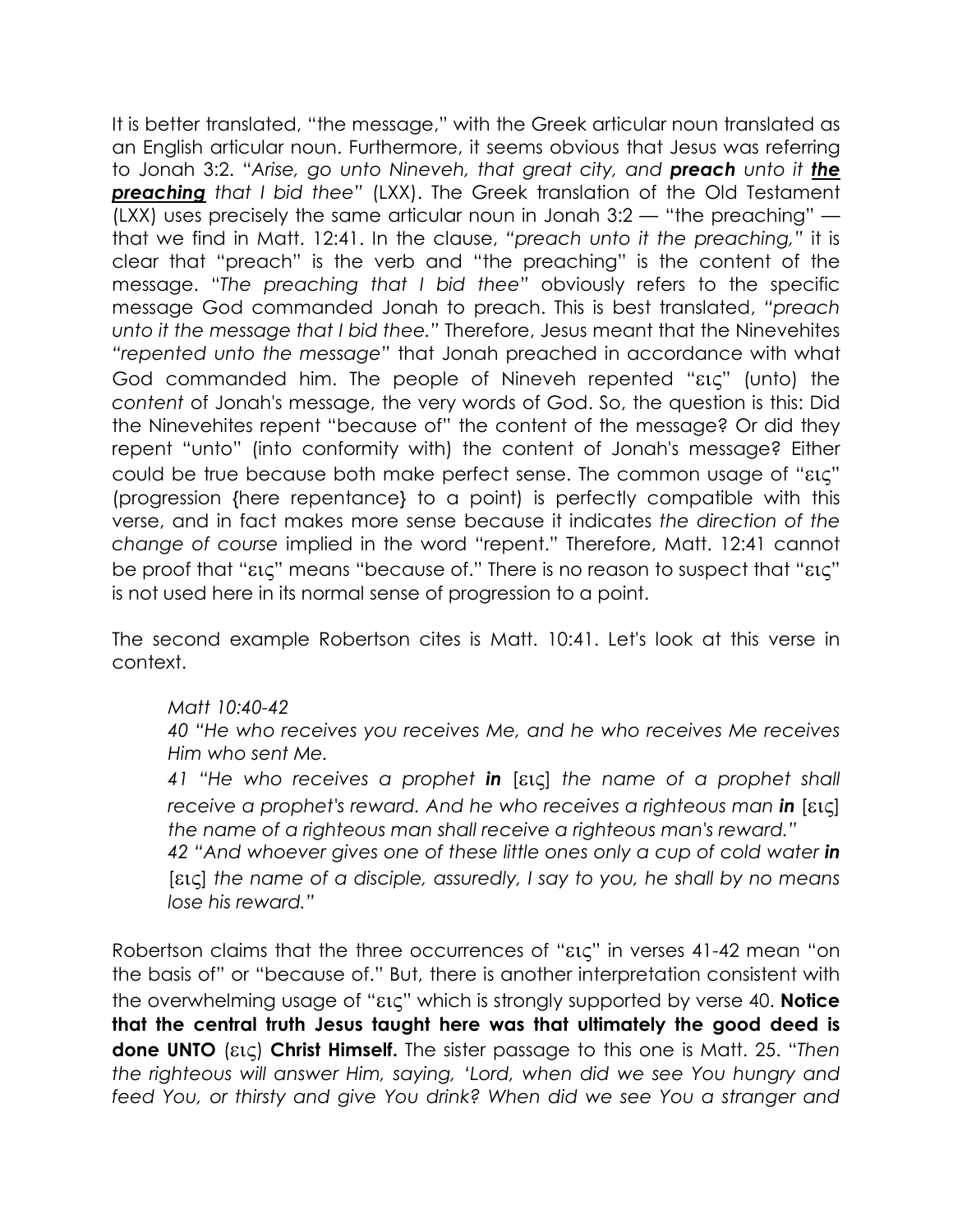*take You in, or naked and clothe You? Or when did we see You sick, or in prison, and come to You?' And the King will answer and say to them, 'Assuredly, I say to you,* inasmuch as you did it to one of the least of these My brethren, you did it to Me*.'"* (vs. 37-40). This is precisely the concept Jesus had in view when he said in this passage, "*He who receives you receives Me, and he who receives Me receives Him who sent Me."*

The question then is this: What does it mean that one "receives" a prophet "εις the name of" a prophet, or a righteous man, or gives cold water to a disciple "εις the name of" a disciple? Did Jesus mean the good deed was done "because of" the name of the prophet, the righteous man, or the disciple? Is that what people will be rewarded for? That would imply one does the righteous deed merely because of the *status* or *identity* of the person himself! But this flows counter to the principle in verse 40! It is much more likely, and consistent with the context, that Jesus meant one receives (provides housing for) a prophet or righteous man as an act UNTO them as UNTO Christ because they are Christ's representatives! The concept Jesus had in view here could be paraphrased as follows: "*The one who receives you receives Me, and he who receives Me*  receives Him who sent Me. So, if someone receives my prophet as an act **UNTO** [εις] *a prophet of mine, he will receive a prophet's reward. And if he receives a righteous man as an act* UNTO [εις] *a righteous man of mine, will receive a righteous man's reward. And whoever gives one of these little ones only a cup of cold water as an act* UNTO [εις] *a disciple of mine, surely, I say to you, he will by no means lose his reward."* The idea is that "the name of" refers to someone's coming as Christ's representative, NOT to their own personal status or title. (Such recognition of status or title was soundly condemned by Jesus — cf. Matt. 20:25- 28 & Matt. 23:8-12). This extends even to acts of kindness to children simply because they too are Christ's disciples. Our interpretation puts the emphasis on the motive behind the action — doing the kindness as unto Christ Himself because the person belongs to, or represents, Christ. This view is much more consistent with the context and Jesus' overall teaching on the subject, and it interprets the preposition "εις" consistent with the rest of its 1700+ other occurrences.

The fact is, the claim that "εις" can mean "because of" or "referring to" is totally foreign to its biblical usage. There is not a single passage in the 1774 occurrences of "εις" where the idea of progression to a point is not compatible with the context, (at least in the overwhelming majority of cases where action verbs are used, as are "repent" and "be baptized"). The attempt to inject the meaning "because of" or "in reference to" into Acts 2:38 is an attempt to deny the plain meaning of the passage, that repentance and baptism are UNTO (or lead to) the remission of sins. That some modern Greek lexicons and dictionaries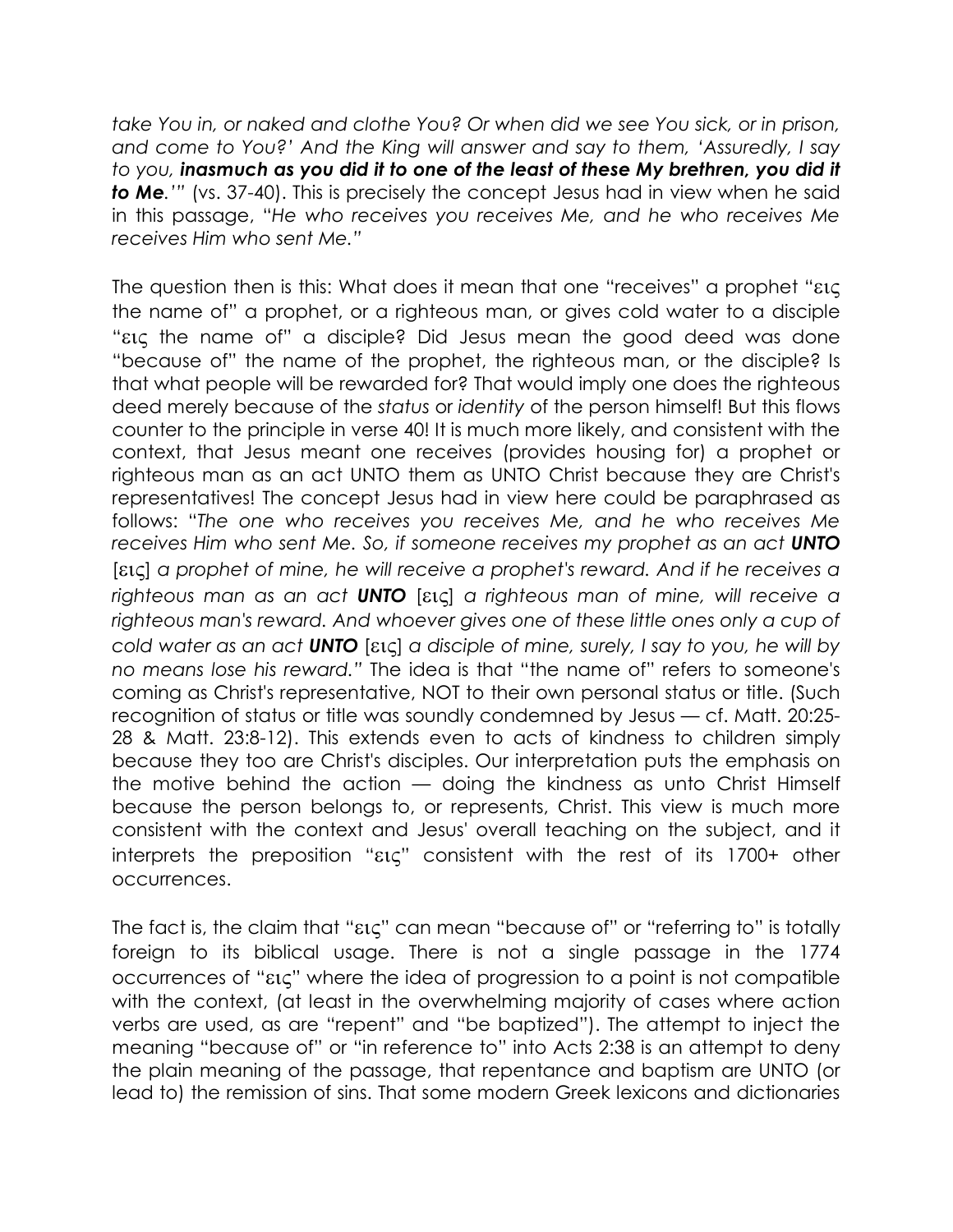include such meanings for "εις" is simply the result of the author's or editors' bias against linking baptism with the remission of sins. No one has successfully proven that any New Testament occurrence of "εις" means "because of" or "in reference to." Even the Greek scholar, Daniel B. Wallace, whose personal bias is decidedly against our interpretation of baptism leading to the remission of sins, concedes that the evidence for the *causal* use of "εις" (meaning "because of") "*fell short of proof."*<sup>2</sup> Of the 1774 occurrences of "εις" in the New Testament, not a single instance could be proven to mean "because of."

But, let's allow Robertson a little leeway, and suppose that in one or two passages "εις" was proven to mean "because of" or "in reference to." It is an exegetical fallacy of enormous proportions to base the meaning of Acts 2:38 on an obscure usage of one word, when it goes against the overwhelming evidence to the contrary of that word's usage in the New Testament! With the huge number of passages where "εις" is used with the sense of progression to a point reached, it is inconceivable that Peter's hearers would imagine he was using the preposition is some obscure way contrary to the common usage. They would certainly understand "εις" in its common usage. "Εις the remission of sins" could only be taken to mean "unto the remission of sins." That is, repentance and baptism lead to the remission of sins. The person arguing for a very uncommon or unnatural understanding of a word or phrase always has the burden of proof to show from the context why such an unusual understanding is implied. Yet, no such reason can be found in this context. The only reason offered by our opponents is that this would clash with their interpretation of other passages regarding faith and works. So, they bend this passage to conform to their theology, rather than allowing this passage to contribute to their theology. The fact is, even if the *causal* use of "εις" could be proven from other passages, the context in Acts 2:38 is decidedly against it. There are two action verbs that are connected to the "remission of sins" by the preposition "εις." They are "repent" and "be baptized." "Εις" relates to both verbs in the same way. If Peter meant that they should do these things *because of* their former "remission of sins," he would be implying that they were forgiven not only before their baptism, but also before they had repented! Is that what Scripture teaches? Are we forgiven first and then we repent in reference to, or because of, our former forgiveness? Hardly!

Some have tried to resolve the problem by disconnecting "repentance" from "baptism" in this verse. In other words, first repent, and then (later) be baptized referring to the remission of sins you received when you repented. But, as we have shown, "εις" never means "because of" or looks backward. The progression is always forward. Also, both verbs are aorist imperatives and have the same syntactical relation to the preposition "εις." Both are connected by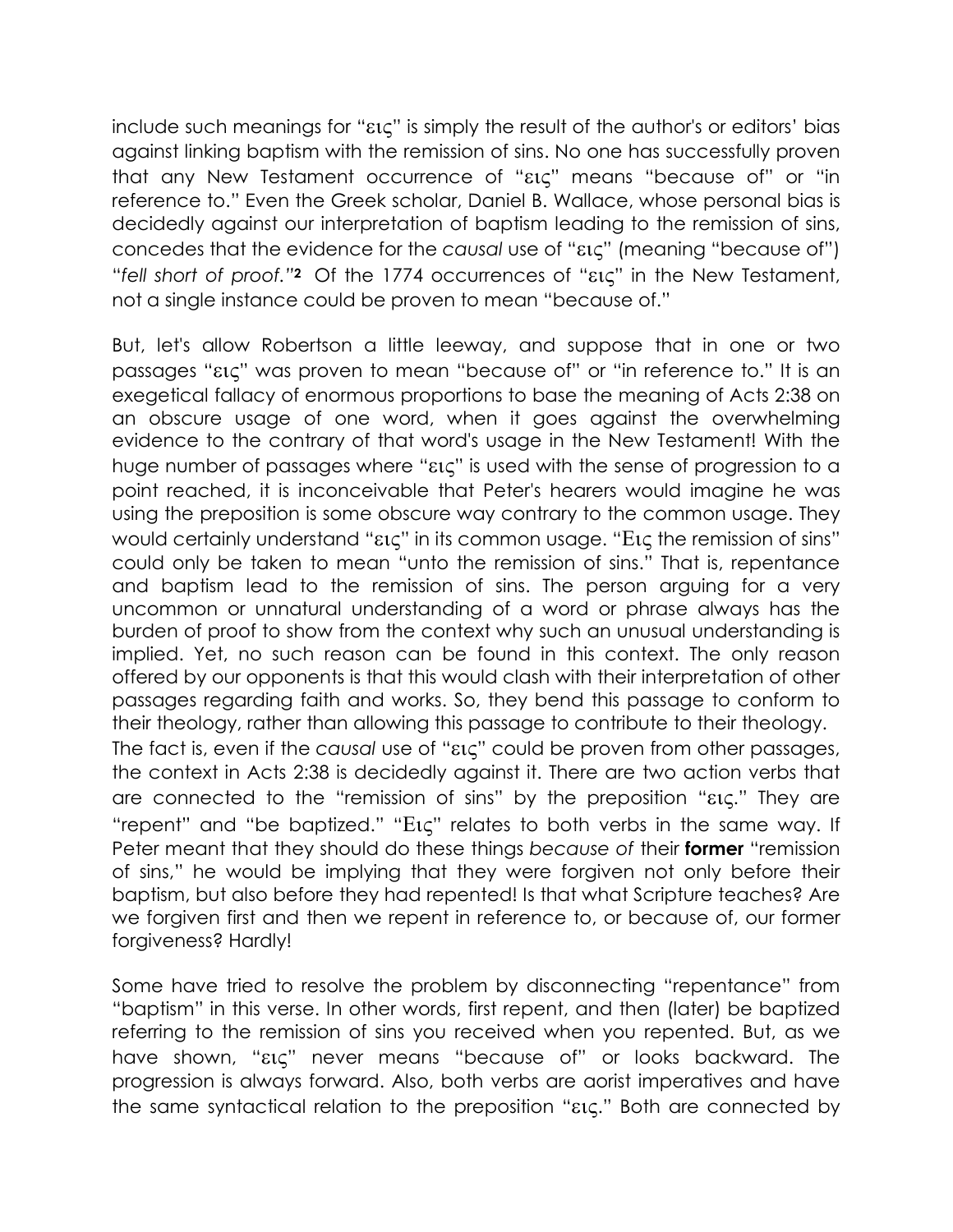"και" (and) and are requirements for the remission of sins. *"Repent* and *be baptized"* cannot be divorced from each other or from the result, the remission of sins.

Others attempt to repunctuate the sentence, making the words, "*and be baptized in the name of Jesus Christ,"* a kind of parenthetical statement unnecessary to Peter's point, as follows: "*Repent (and be baptized every one of you in the name of Jesus Christ) unto the remission of your sins."* In this way, the preposition "εις" would connect repentance with the remission of sins, but not baptism which is parenthetical. This argument has the same problem as the one mentioned in the previous paragraph. Wallace writes that *"its subtlety and awkwardness are against it."*<sup>3</sup>

Finally, after explaining why all the other attempts to get around Acts 2:38 have failed, Wallace offers his own attempt at being faithful to the Greek yet maintaining his theological view of baptism. Wallace postulates that in the Jewish mind, the idea of water baptism and Spirit baptism were inseparably linked. Wallace thinks that Peter referred to both the reality (Spirit baptism) and the symbol (water baptism) when he mentioned "baptism" in the name of Jesus, and that "*only the reality removes sins."*<sup>4</sup> The fact is, Wallace is right that the early Jews and Christians saw a very close association between water and Spirit baptism, to the point of their occurring simultaneously. But the problem with including both "Spirit*"* and "water*"* baptism in Peter's command to "be baptized*"* is that Peter promised the Holy Spirit as the result of water baptism. "*Repent and be baptized ... for the remission of your sins* and you will receive the gift of the Holy Spirit*."* If both water and Spirit baptism are included in the command to "be baptized,*"* then Peter would be making a rather redundant statement, saying that receiving the Holy Spirit would result in their receiving the Holy Spirit! Besides, "be baptized" is an imperative (a command). How can one obey a command to "receive the Spirit?" We are totally passive when it comes to receiving the Spirit. It is something God alone does for us.

However, we must give Wallace some credit here for recognizing that receiving the Spirit is most definitely linked with water baptism in this verse. Actually, Wallace's view is very close to ours. The difference is that we view the word "baptism" in this verse as referring only to water baptism. Receiving *the gift of the Holy Spirit* (Spirit baptism) occurs at the time of, and as the result of, water baptism. That is, Peter specifically mentioned both the outward symbolic act (water baptism) and the inward corresponding reality (receiving the gift of the Spirit {Spirit baptism}) occurring simultaneously. Peter linked both together in time — "*repent and be baptized ... and you shall receive the gift of the Holy Spirit."* Yet, contrary to Wallace's explanation, water baptism in the name of Jesus Christ definitely leads to *"the remission of your sins."* This is a position that conflicts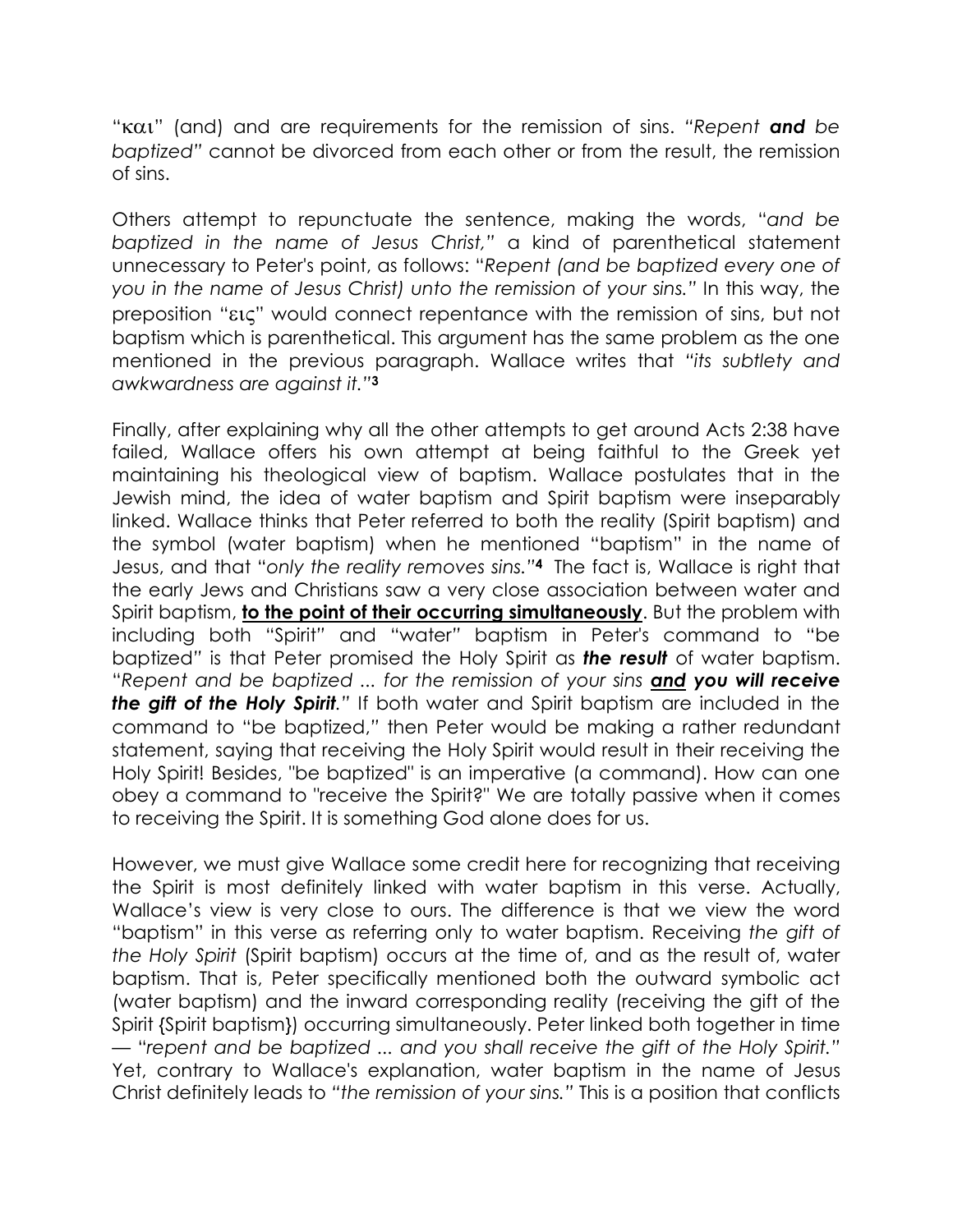with Wallace's Calvinistic soteriology, and is apparently why he resists the final step.

It is because of the coincidence in **TIME**, of water baptism and receiving the Spirit, that the *"remission of sins"* is connected to water baptism in Scripture. Wallace is correct to say that the water of baptism does not itself remit sins. The remission of sins is an act of God. Sins are not literally washed away by water. That the remission of sins occurs **WHEN** one is baptized through the simultaneous acts of God and *baptism of the Spirit* explains not only this verse, but other problematic verses as well, such as Ananias' statement to Paul, "*arise and be baptized and wash away your sins"* (Acts 22:16). Ananias did not expect the water of baptism to wash away Paul's sins, but he did expect that Paul's sins would be washed away through Spirit baptism WHEN Paul was baptized in water and not before!

It is therefore apparent that water baptism, according to Peter, is not itself *the means* of remission of sins, but that it leads to God's remitting our sins and our receiving the gift of the Spirit. This agrees with the New Testament teaching that the second birth occurs at the TIME of our **obedience to the Gospel** and demonstration of our faith and repentance by submitting to baptism. Therefore, water baptism does not literally cause the remission of sins, but *leads to* the remission of sins and receiving the Holy Spirit because that is when God chooses to perform the *"circumcision of Christ"* (Col. 2:11). Acts 2:38 can be interpreted just as it is worded, without implying in any way that salvation is caused by works. Water baptism is the outward symbol of the act of rebirth that God accomplishes on the inside at the time of our baptism. Our obedience to the Gospel, through submitting to water baptism, results in God's regenerating the inner man. Hence, we are born again IN the water, but not BY the water. This is how the early Christians described baptism:

*"As many as are persuaded and believe that what we teach and say is true, ... are brought by us where there is water, and are regenerated Iborn-again] in the same manner in which we were ourselves regenerated. For, in the name of God, the Father and Lord of the universe, and of our Savior Jesus Christ, and of the Holy Spirit, they then receive the washing with water. For Christ also said, "Except ye be born again, ye shall not enter into the kingdom of heaven. ... And for this [rite] we have learned from the apostles this reason. Since at our birth we were born without our own knowledge or choice, by our parents coming together, and were brought up in bad habits and wicked training; in order that we may not remain the children of necessity and of ignorance, but may become the children of choice and knowledge, and may obtain in* the water *the remission of sins formerly committed, there is pronounced over him who chooses to be born again, and has repented of his sins, the*